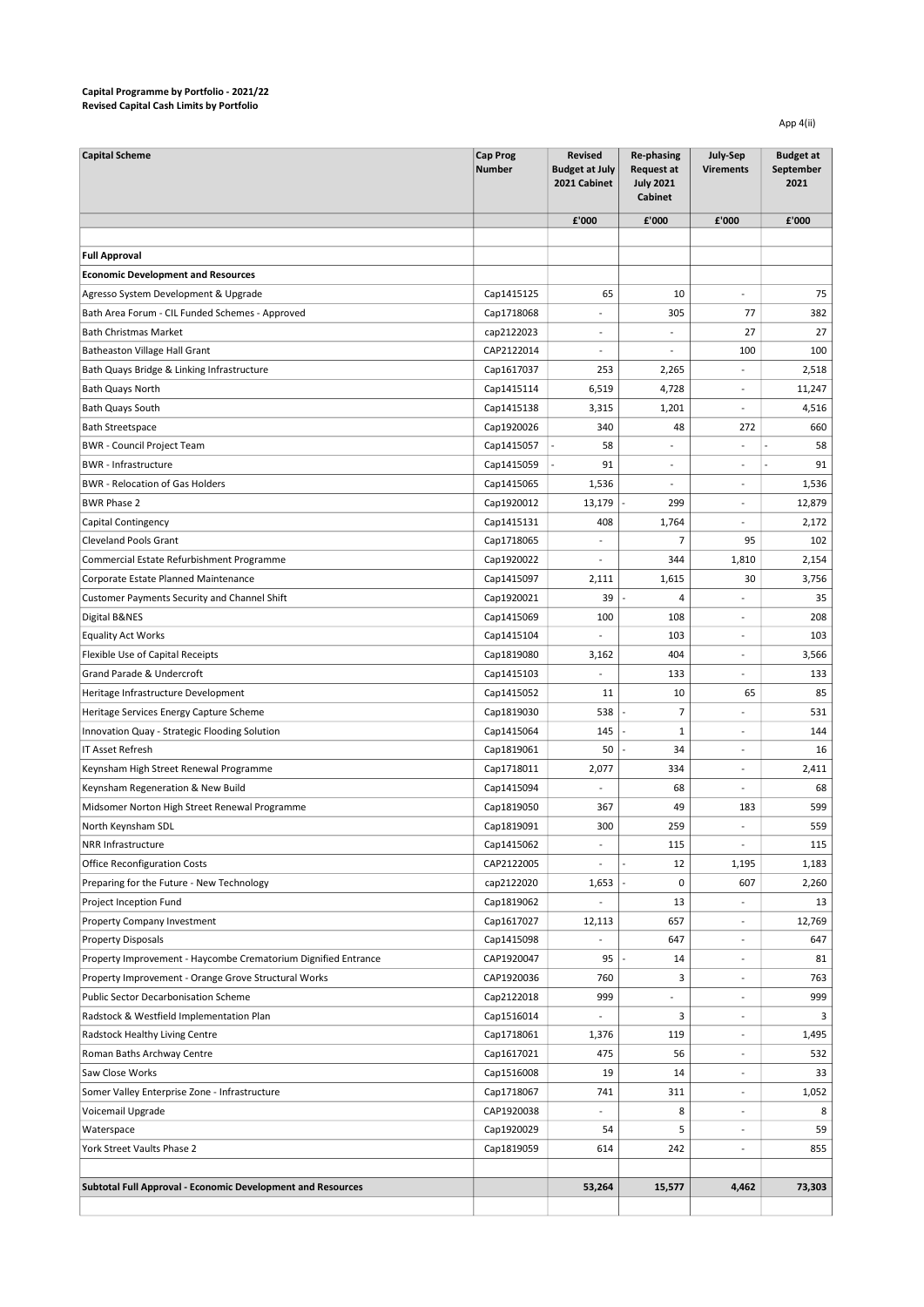## Capital Programme by Portfolio - 2021/22 Revised Capital Cash Limits by Portfolio

App 4(ii)

| <b>Capital Scheme</b>                                                       | <b>Cap Prog</b><br><b>Number</b> | <b>Revised</b><br><b>Budget at July</b><br>2021 Cabinet | <b>Re-phasing</b><br><b>Request at</b><br><b>July 2021</b><br><b>Cabinet</b> | July-Sep<br><b>Virements</b> | <b>Budget at</b><br>September<br>2021 |
|-----------------------------------------------------------------------------|----------------------------------|---------------------------------------------------------|------------------------------------------------------------------------------|------------------------------|---------------------------------------|
|                                                                             |                                  | £'000                                                   | £'000                                                                        | £'000                        | £'000                                 |
| <b>Climate and Sustainable Travel</b>                                       |                                  |                                                         |                                                                              |                              |                                       |
| Air Quality Management Area                                                 | Cap1819028                       | 17                                                      | $\overline{a}$                                                               |                              | 17                                    |
| Clean Air Zone                                                              | Cap1920031                       |                                                         | 6,548                                                                        | 647                          | 7,194                                 |
| Liveable Neighbourhoods                                                     | Cap1920003                       | 1,000                                                   |                                                                              |                              | 1,000                                 |
|                                                                             |                                  |                                                         |                                                                              |                              |                                       |
| Subtotal Full Approval - Climate and Sustainable Travel                     |                                  | 1,017                                                   | 6,548                                                                        | 647                          | 8,211                                 |
|                                                                             |                                  |                                                         |                                                                              |                              |                                       |
|                                                                             |                                  |                                                         |                                                                              |                              |                                       |
| <b>Adults and Council House Building</b>                                    |                                  |                                                         |                                                                              |                              |                                       |
| Adult Social Care Database Replacement                                      | Cap1516005                       | 50                                                      | 72                                                                           | $\overline{a}$               | 122                                   |
| Affordable Housing                                                          | Cap1415091                       | 300                                                     | 580                                                                          | $\qquad \qquad \blacksquare$ | 880                                   |
| Affordable Warmth Grant Scheme                                              | Cap2021004                       | 716                                                     | 249                                                                          | $\overline{\phantom{a}}$     | 965                                   |
| Community Resource Centre Capital Investment                                | Cap1718076                       | $\overline{a}$                                          | 62                                                                           | $\overline{\phantom{a}}$     | 62                                    |
| <b>Disabled Facilities Grant</b>                                            | Cap1415089                       | 1,442                                                   | 904                                                                          | $\overline{\phantom{a}}$     | 2,346                                 |
| Englishcombe Lane Development                                               | Cap1920034                       | 250                                                     | 298                                                                          | $\overline{\phantom{a}}$     | 548                                   |
| Housing Delivery Vehicle                                                    | Cap1516042                       | 600                                                     | 252                                                                          | $\sim$                       | 852                                   |
| Next Steps Accommodation Programme                                          | Cap2021006                       | 810                                                     | 1,129                                                                        | $\overline{a}$               | 1,939                                 |
| Shared Ownership Housing Programme                                          | Cap2122024                       | $\overline{a}$                                          | $\overline{a}$                                                               | 1,218                        | 1,218                                 |
| Supported Housing Scheme                                                    | cap2122021                       | 616                                                     | $\overline{a}$                                                               |                              | 616                                   |
|                                                                             |                                  |                                                         |                                                                              |                              |                                       |
| Subtotal Full Approval - Adults and Council House Building                  |                                  | 4,784                                                   | 3,546                                                                        | 1,218                        | 9,548                                 |
|                                                                             |                                  |                                                         |                                                                              |                              |                                       |
| Children and Young People, Communities and Culture                          |                                  |                                                         |                                                                              |                              |                                       |
| Basic Needs - School Improvement / Expansion                                | Cap1415135                       | 3,206                                                   | 2,386                                                                        |                              | 5,592                                 |
| Building Adaptations to Provide Short Breaks for Disabled Children          | Cap1415078                       | 20                                                      |                                                                              |                              | 20                                    |
| Children's Centre Capital Schemes                                           | Cap1415196                       |                                                         | 27                                                                           |                              | 27                                    |
| Schools' Capital Maintenance Schemes                                        | Cap1415073                       | 864                                                     | 1,236                                                                        |                              | 2,100                                 |
| <b>Schools Devolved Capital</b>                                             | Cap1920028                       |                                                         | 21                                                                           | 0                            | 21                                    |
| Special Education Needs & Disability (SEND) Education Provision             | Cap1718071                       | 1,589                                                   | 683                                                                          |                              | 2,272                                 |
|                                                                             |                                  |                                                         |                                                                              |                              |                                       |
| Subtotal Full Approval - Children and Young People, Communities and Culture |                                  | 5,679                                                   | 4,353                                                                        | 0                            | 10,033                                |
|                                                                             |                                  |                                                         |                                                                              |                              |                                       |
| <b>Neighbourhood Services</b>                                               |                                  |                                                         |                                                                              |                              |                                       |
| Alice Park - Skate Park                                                     | Cap1415035                       | $\overline{\phantom{a}}$                                | 42                                                                           | $\overline{\phantom{a}}$     | 42                                    |
| Bathscape                                                                   | Cap1819011                       | 154                                                     | 30                                                                           | $\overline{7}$               | 191                                   |
| Beechen Cliff Woodland & Other Open Spaces Improvements                     | Cap1415017                       | $\overline{\phantom{0}}$                                | 6                                                                            | $\qquad \qquad \blacksquare$ | 6                                     |
| City Centre Security                                                        | Cap1920027                       | 385                                                     | 81                                                                           | $\overline{\phantom{a}}$     | 304                                   |
| Cleveland Bridge Refurb                                                     | Cap1920040                       | 3,560                                                   | $\overline{\phantom{a}}$                                                     | $\overline{\phantom{a}}$     | 3,560                                 |
| Clutton Depot Refurbishment                                                 | Cap1920032                       | 115                                                     | $\mathbf{1}$                                                                 | $\overline{\phantom{a}}$     | 116                                   |
| <b>Environmental Protection Vehicles</b>                                    | Cap1516028                       | 18                                                      | $\overline{a}$                                                               | 18                           | $\overline{\phantom{a}}$              |
| Haycombe Crematorium                                                        | Cap1819029                       | 47                                                      | 34                                                                           | $\overline{\phantom{a}}$     | 81                                    |
| Highways Maintenance Programme                                              | Cap1415184                       | 5,806                                                   | 28                                                                           | $\overline{\phantom{a}}$     | 5,834                                 |
| Leisure - Council Client / Contingency                                      | Cap1516049                       | $\overline{\phantom{a}}$                                | 471                                                                          | $\overline{\phantom{a}}$     | 471                                   |
| Leisure Facility Modernisation - Keynsham Sports Centre                     | Cap1516051                       | $\overline{a}$                                          | 161                                                                          | $\overline{\phantom{a}}$     | 161                                   |
| Neighbourhood Services - Asset & Vehicle Replacement Programme              | Cap1718036                       | 1,423                                                   | $\overline{a}$                                                               | 854                          | 2,277                                 |
| Neighbourhoods Bin & Bench Replacement                                      | Cap1415029                       | 4                                                       | $\overline{\phantom{a}}$                                                     |                              | 4                                     |
| Parking Vehicle Replacement Programme                                       | Cap1415023                       | 33                                                      | $\overline{\phantom{a}}$                                                     | 33                           | $\overline{a}$                        |
| Parks and Bereavement Infrastructure                                        | Cap1819051                       | $\overline{a}$                                          | 51                                                                           |                              | 51                                    |
| Parks Equipment Replacement Programme                                       | Cap1718029                       | $\overline{\phantom{0}}$                                | 6                                                                            |                              | 6                                     |
| Parks S106 Projects                                                         | Cap1718037                       | 121                                                     | 115                                                                          | $\mathbf{1}$                 | 237                                   |
| Pixash Site Redevelopment                                                   | CAP2122022                       |                                                         |                                                                              | 9,629                        | 9,629                                 |
| Play Area Refurbishment / Equipment                                         | Cap1415039                       | 65                                                      | 165                                                                          |                              | 230                                   |